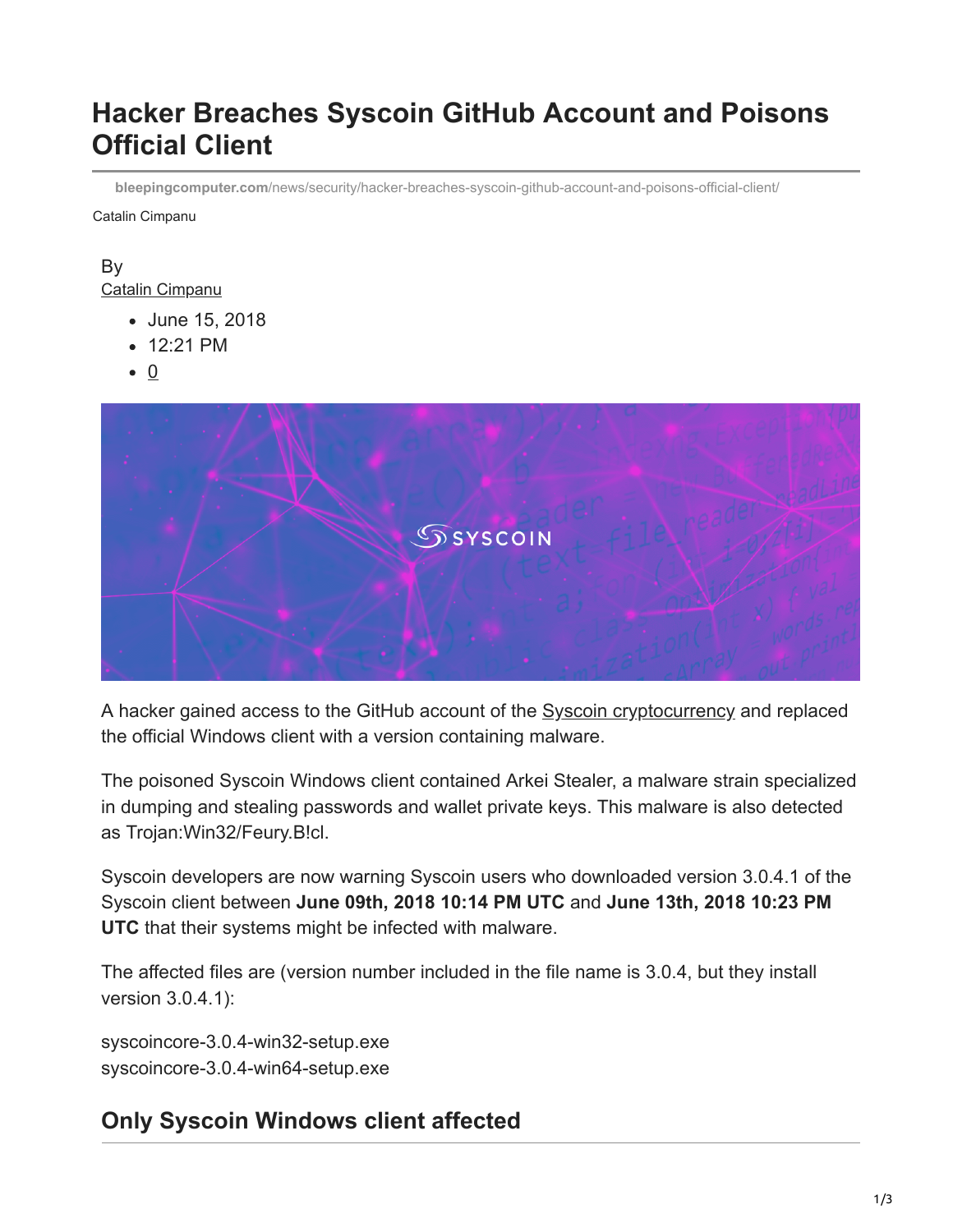[Hackers only tampered with the Windows client and no other files available in the v3.0.4.1](https://github.com/syscoin/syscoin/releases/tag/3.0.4.1) release, which also included Mac and Linux clients, along with the adjacent source code.

The Syscoin clients are installed on an operating system and allow users to run a Syscoin node, which they can use to mine new Syscoin cryptocurrency or manage Syscoin funds.

The incident came to light yesterday when the Syscoin team received a warning from users that Windows Defender SmartScreen was marking downloads of the Syscoin Windows client as malicious.

#### **What users need to do**

After a thorough investigation of the report, the Syscoin team discovered that a hacker compromised one of its developers' GitHub accounts, and took actions to remove the malicious files and warn users.

All Windows users should identify their installation date:

- Right-click on syscoin-qt exe in C:\Users[USERNAME]\AppData\Roaming\SyscoinCore or view in detailed list mode and make a note of the modified date.
- OR go to Settings->Apps and make a note of the installation date.

If the modified/installation date is between June 9th, 2018, and June 13th, 2018, take the following precautions:

- Backup any important data including wallets onto another storage medium outside of the affected computer. Treat this data cautiously as it may contain infectious code.
- Run an up-to-date virus scanner on your system to remove the threat.
- Passwords entered since the time of the infection should be changed from a separate device after ensuring the threat has been removed.
- Funds in unencrypted wallets or wallets that had been unlocked during the infection period, should be moved to a **newly generated** wallet on a secure computer.

Users who downloaded the Syscoin client between the above-mentioned interval but did not install it are advised to delete it and redownload a clean version.

While there are [online guides](https://www.bleepingcomputer.com/forums/t/648141/trojanwin32fuerybcl/) with instructions on how to remove this particular malware strain, it's probably a better idea if users wiped and reinstalled the entire OS, just to be on the safe side.

The Syscoin team also announced that all of its developers with access to its GitHub account would also be forced to use two-factor authentication (2FA) and perform routine (file signature) checks of the files offered for download to detect similar incidents where hackers replace files in the future.

#### **Related Articles:**